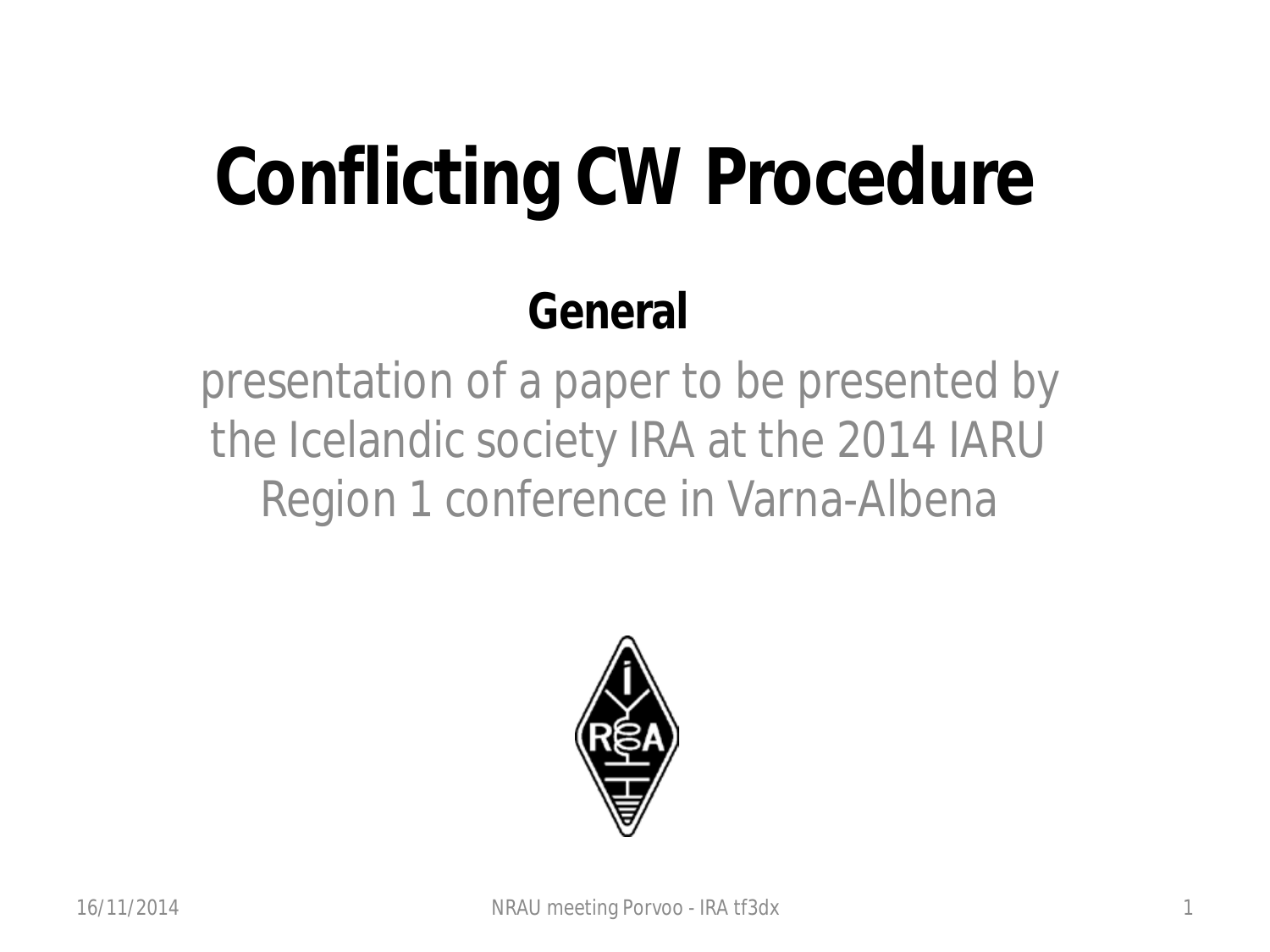### What is the paper about?

- growing confusion that has arisen in CW procedure due to errors in *Ethics and Operating Procedures for the Radio Amateur (EOPRA)*
- the need to correct the common misunderstanding that those errors are the operating procedures preferred by the IARU
- the need to reverse the effect of massive promotion of the errors in nearly 30 languages, aimed mainly at newcomers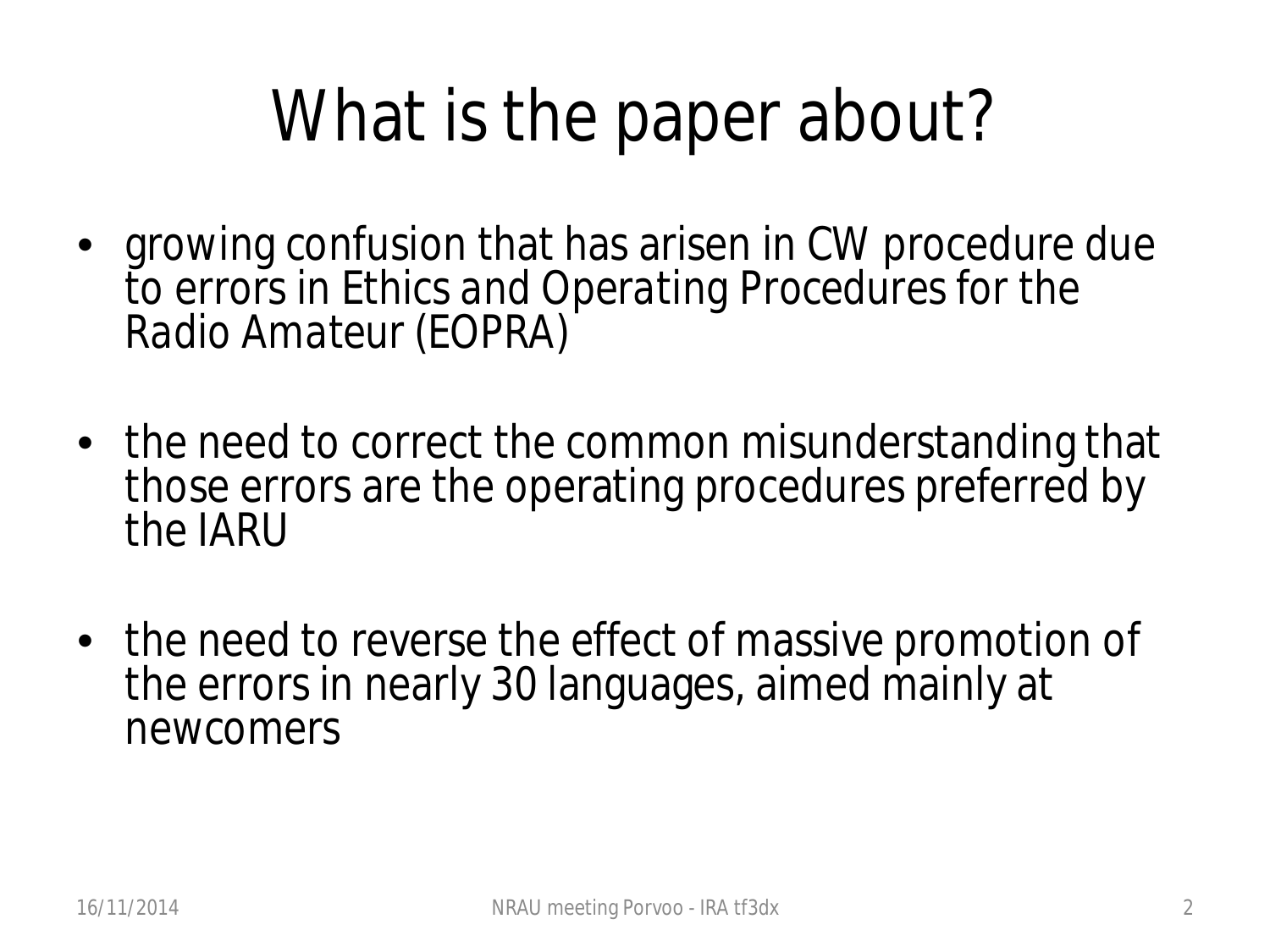### How?

- by asking IARU Region 1 to recommend the continued use of well-established operating procedures
- .. naming specifically some major elements thereof where EOPRA goes against all previous teaching and practice
- and bring the result to the IARU AC if carried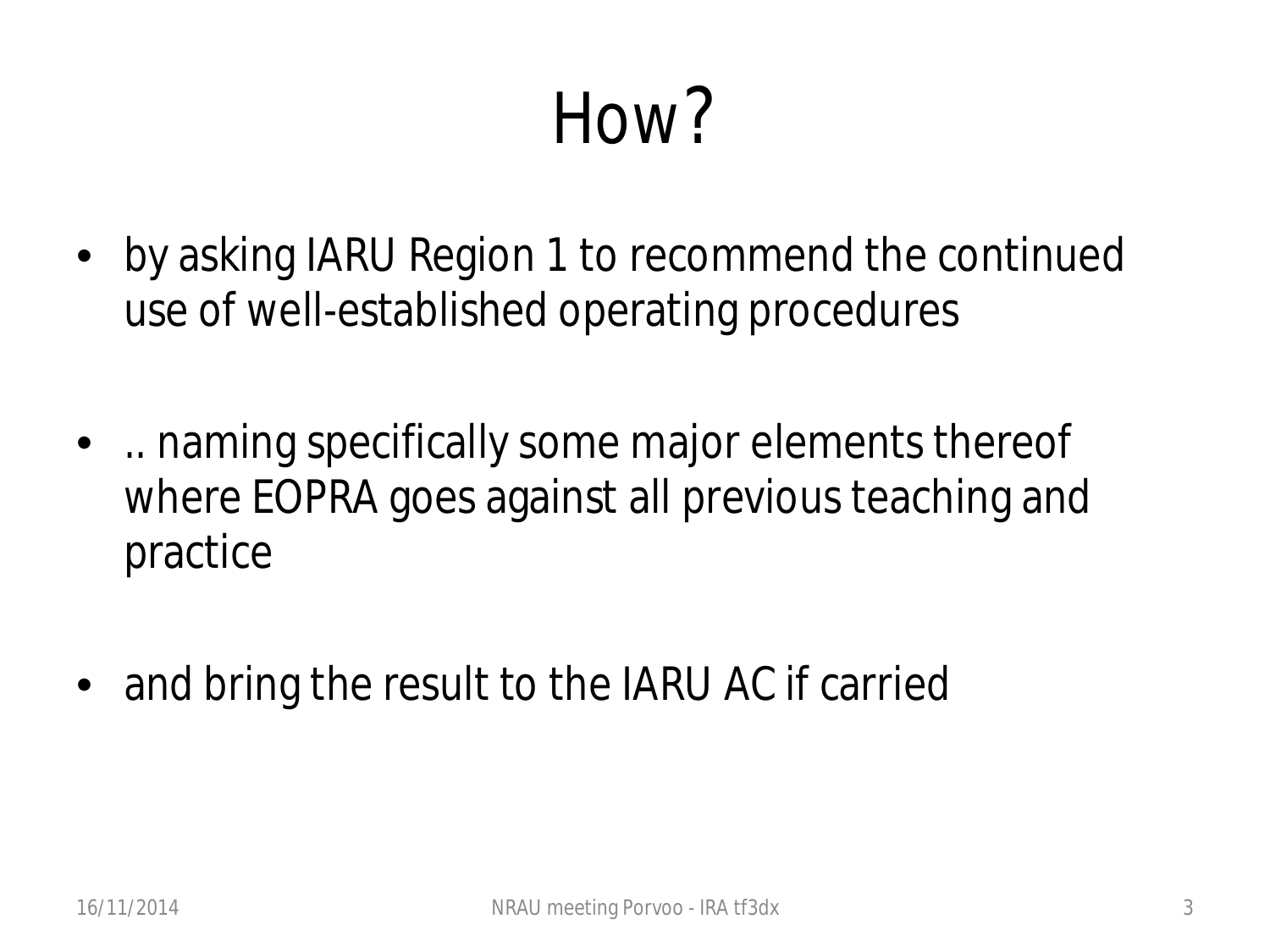## The major elements being

#### Recommendation

- 1. That IARU Region 1 recommends the continued use of well-established CW operating procedure that involves the following:
	- K is invitation to transmit a)
	- b) Station ending in AR alone is not inviting callers
	- K is the correct ending of a general CQ call <sub>c</sub>
	- $d)$ Putting AR or PSE ahead of K is elective
	- CL is an abbreviation, sent as two separate letters e)
	- KN is sent as one symbol  $f$
	- AR is commonly used as separator between the message part of a transmission g) and formalities at the end
- 2. That maximum publicity should be given, via member societies and other available channels, to this recommendation.
- 3. If this recommendation is carried, the Region 1 EC is instructed to bring this result to the IARU AC at the first possible opportunity.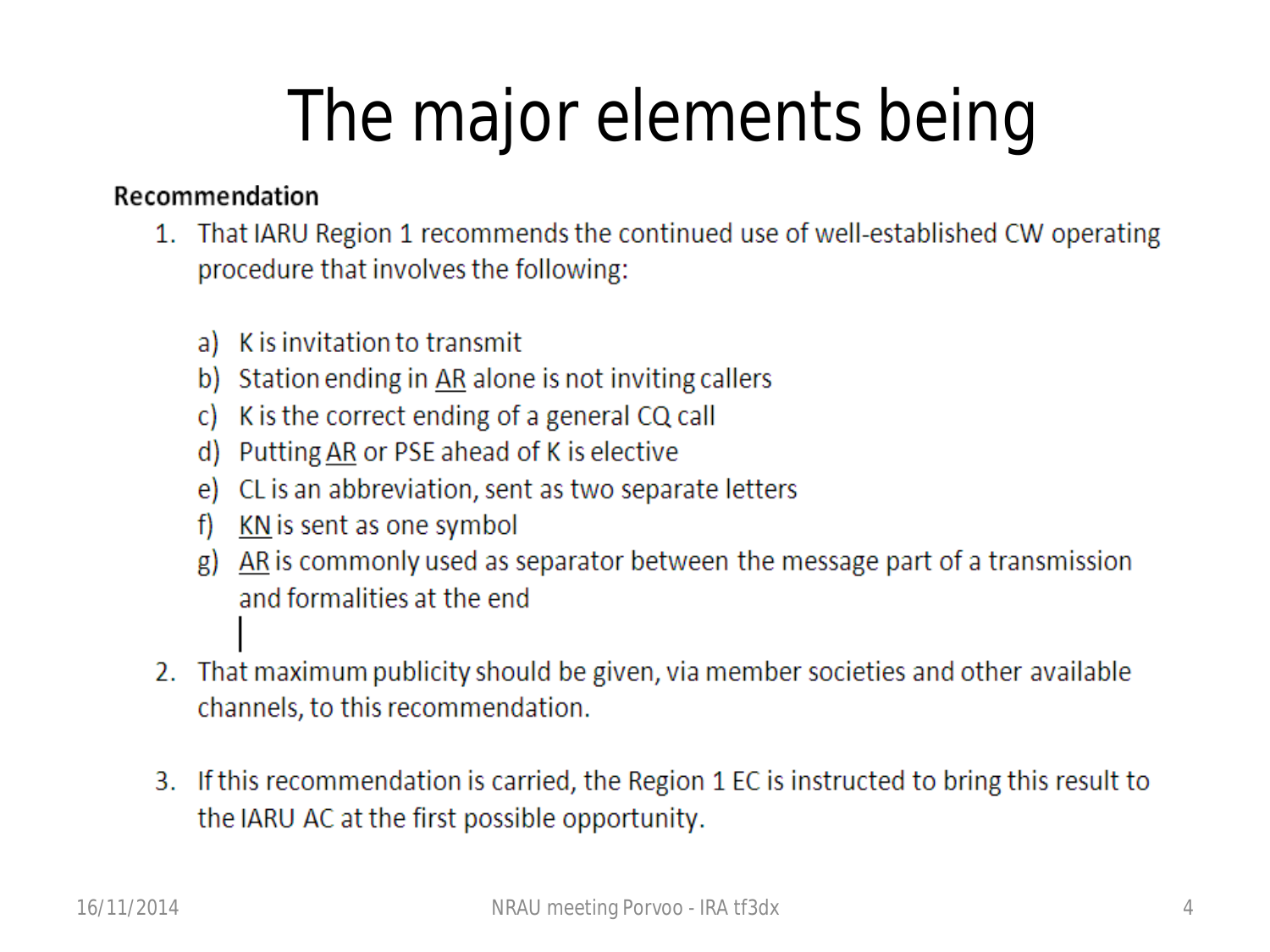### Timeline

- After **2000** growing frustration over declining operating behavior
- **2006** ON4WW's "Operating Practice" (correct on K)
- **2008** EOPRA – June IARU AC resolution 08-1 in Konstanz – Nov IARU Region 1 recommendation in Cavtat
- **2009** Publication of the Icelandic translation of EOPRA
- **2011 August** conversation with ON4UN
- **2012** March "*An Assessment of CW Procedure"* sent to ON4UN
- **2013** Feb "*Tentative Survey of Ending after CQ"* sent to ON4UN
	- April resolution of the IRA Examination Committee
	- May informal discussion with IARU in Reykjavík
	- May-Nov extensive negotiations with ON4WW
- **2014** March formal letter from IRA to IARU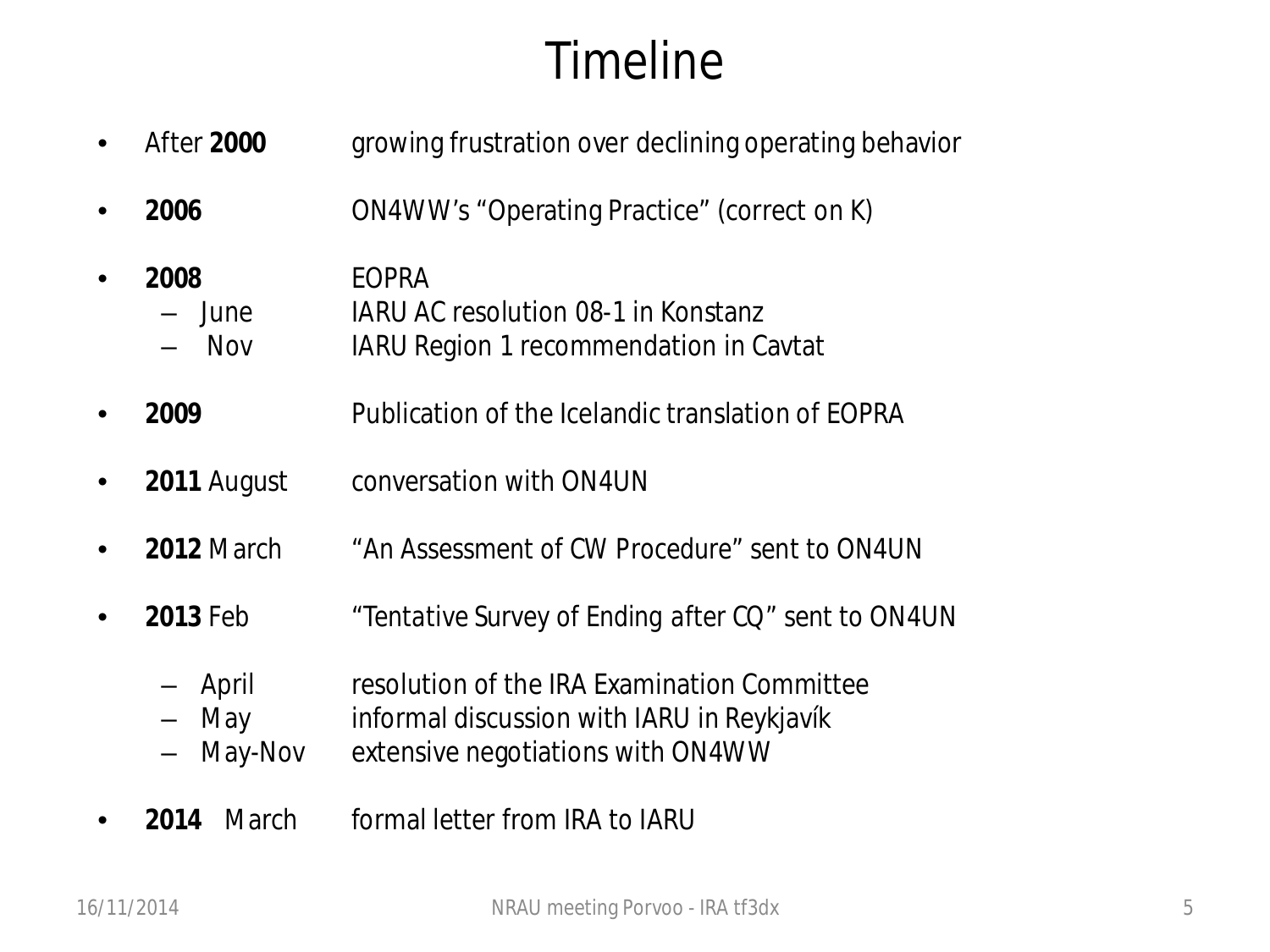### Documents

• All relevant documents are accessible at the link:

### • <http://bit.ly/MGrcRj>

• Referring to this link is the best way to share the information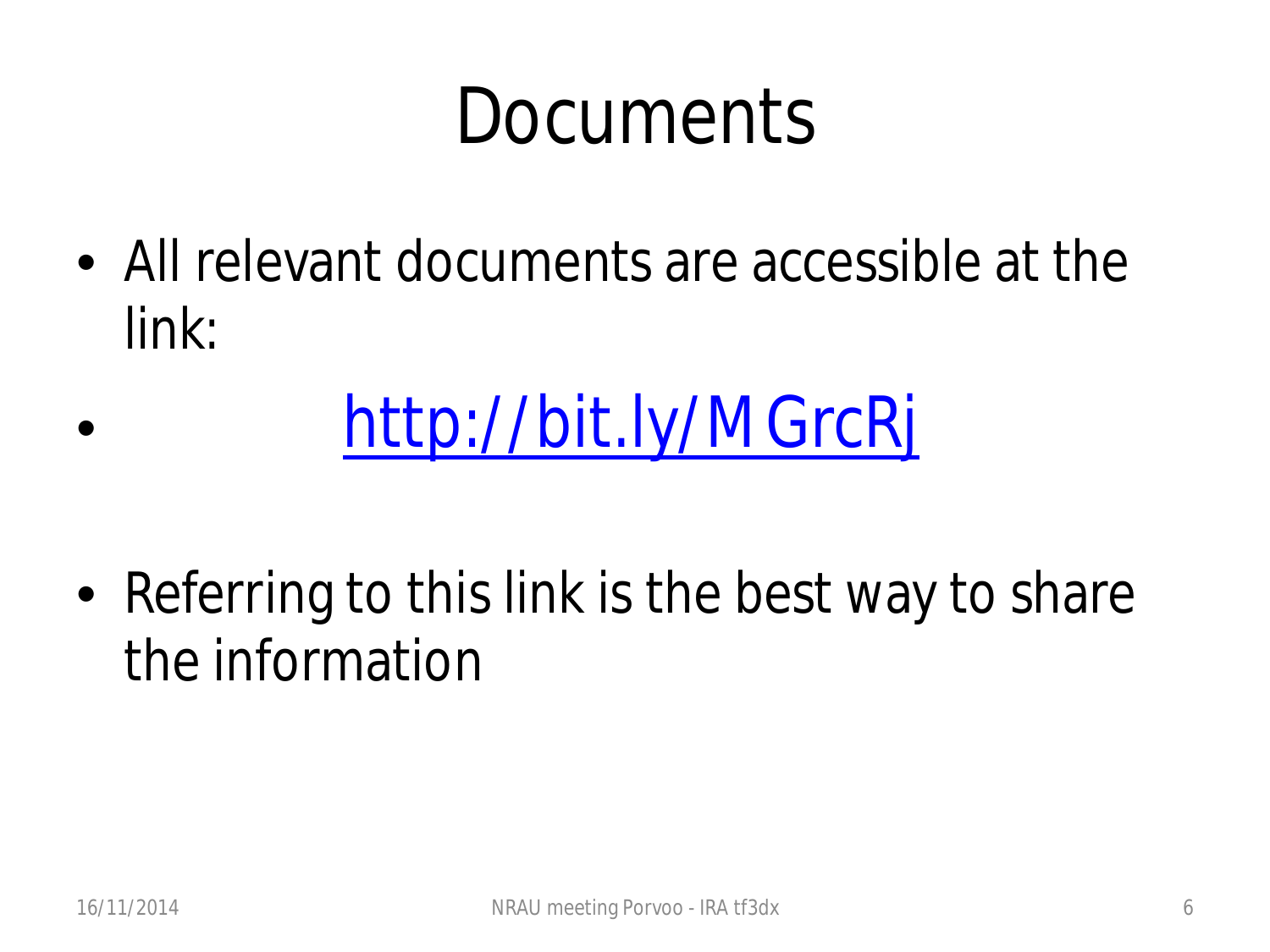

#### **IRA Examination Committee**

Icelandic Radio Amateurs

Following links concern the book "Ethics and Operating Practice for the Radio Amateur" by ON4UN and ON4WW, recommended by IARU for adoption. Note that the *content of this page may change* from time to time.

#### **By IRA Examination Committee**

"Resolution of April 29th 2013" https://dl.dropboxusercontent.com/u/9259789/EOPRA/IRAexamCommResol29Apr2013.pdf

"Explanatory Notes by the IRA Examination Committee", full version with references https://dl.dropboxusercontent.com/u/9259789/EOPRA/ExplanNotesIRAexamComm.pdf

#### **Assessment and Survey Papers**

V. Kjartansson, TF3DX: "An Assessment of CW Procedure v2", March 2102 https://dl.dropboxusercontent.com/u/9259789/EOPRA/CWprocAssesmnt v2.pdf

V. Kjartansson, TF3DX: "Tentative Survey of Ending after CO, April-Sept 2012" https://dl.dropboxusercontent.com/u/9259789/EOPRA/SurveyProc2012 v2.pdf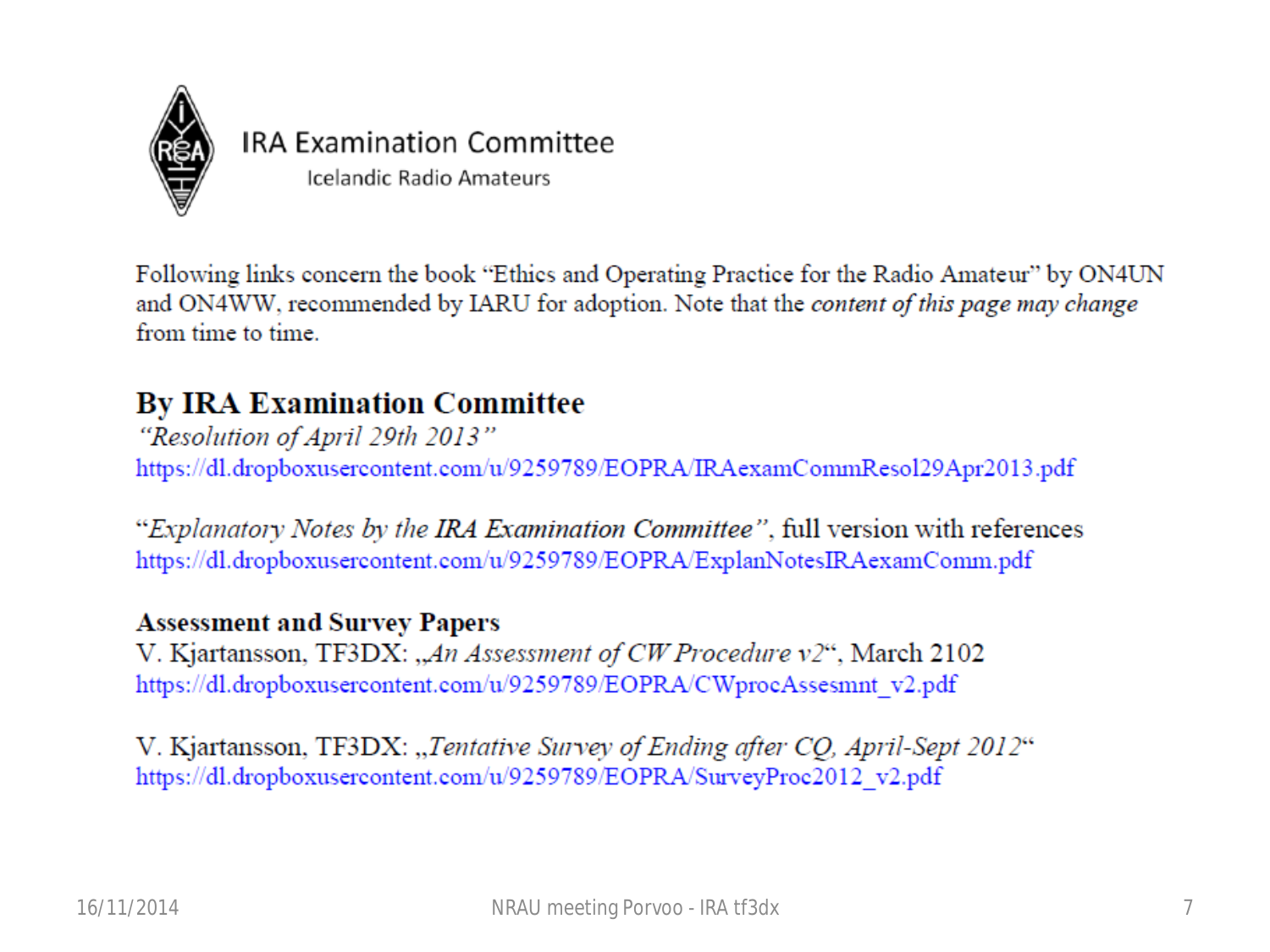#### **Basic References**

John Devoldere, ON4UN, and Mark Demeuleneere, ON4WW: Ethics and Operating Procedures for Radio Amateurs, Edition 3 (June 2010). http://www.ham-operating-ethics.org/files/1-Eth-operating-EN-IARU-R1-V3-CORR-2011.pdf \*\* https://dl.dropboxusercontent.com/u/9259789/EOPRA/1-Eth-operating-EN-IARU-R1-V3-CORR-2011.pdf

Recommendation ITU-R M.1172 (1995). http://www.itu.int/dms pubrec/itu-r/rec/m/R-REC-M.1172-0-199510-I!!PDF-E.pdf

Recommendation ITU-R M.1170-1 (03/2012) http://www.itu.int/dms pubrec/itu-r/rec/m/R-REC-M.1170-1-201203-I!!PDF-E.pdf

Recommendation ITU-R M.1677-1 (10/2009), referring to radio amateurs and Morse<sup>®</sup> http://www.itu.int/dms\_pubrec/itu-r/rec/m/R-REC-M.1677-1-200910-I!!PDF-E.pdf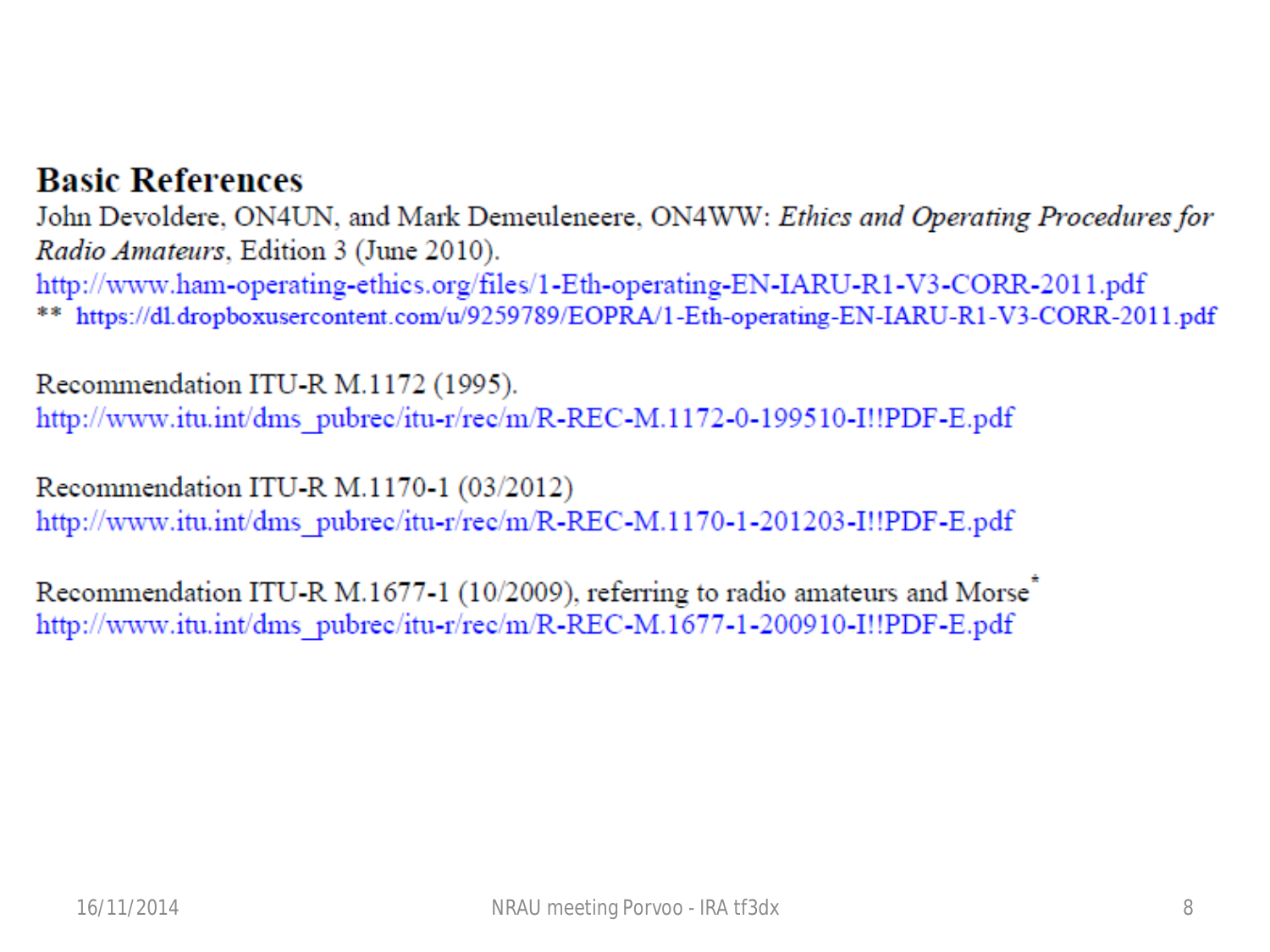#### Correspondence with IARU<sup>\*</sup>

IRA letter to IARU, 3. March 2014 https://dl.dropboxusercontent.com/u/9259789/EOPRA/IARUdeIRA.pdf

Reply from IARU, 24. March 2014 https://dl.dropboxusercontent.com/u/9259789/EOPRA/IRA CW response1-1.pdf

#### **IRA** paper to Region 1 Conference<sup>®</sup>

Paper to be presented by IRA to the Region 1 conference in Varna-Albena Sept. 2014 https://dl.dropboxusercontent.com/u/9259789/EOPRA/IRApaperVarnaAlbena2014\_Calibri.pdf

 $*$  New entry, 12. April 2014 \*\*Alternative URL, 6. July 2014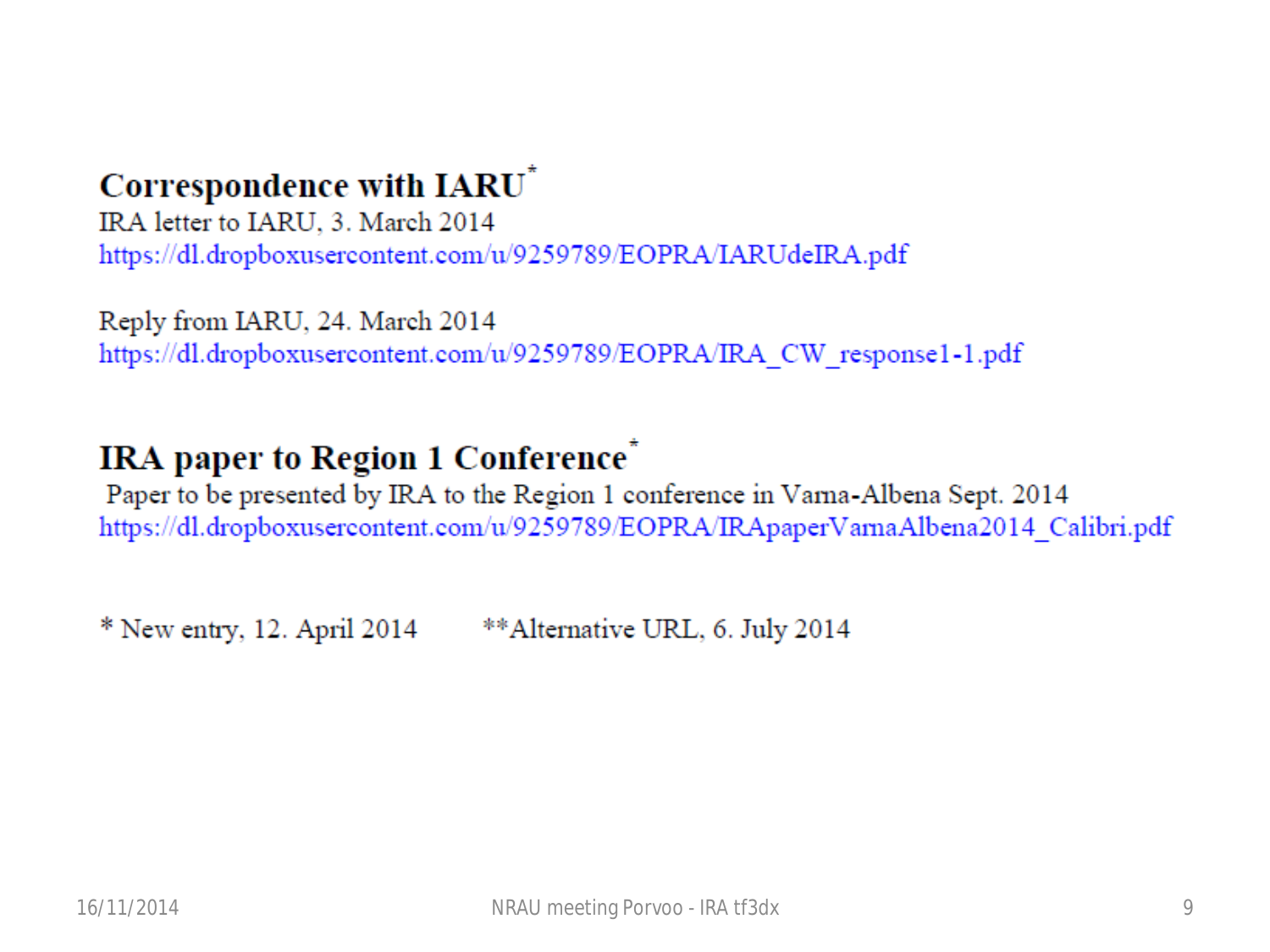### 3 levels of complexity

The documented material is thought of as providing 3 levels of digging into the subject:

- 1. Reading the **IRA Varna-Albena paper itself** with "Explanatory Notes" *without* references [https://dl.dropboxusercontent.com/u/9259789/EOPRA/IRApaperVarnaAlbena2014\\_Calibri.pdf](https://dl.dropboxusercontent.com/u/9259789/EOPRA/IRApaperVarnaAlbena2014_Calibri.pdf)
- 2. Using the 2 **research papers** and the **IRA-IARU correspondence** to check statements in 1
- 3. Using the version of "Explanatory Notes" *with* **references**  <https://dl.dropboxusercontent.com/u/9259789/EOPRA/ExplanNotesIRAexamComm.pdf> for detailed comparison with all sources given, such as the ITU-R Recommendations (International Radio Regulations)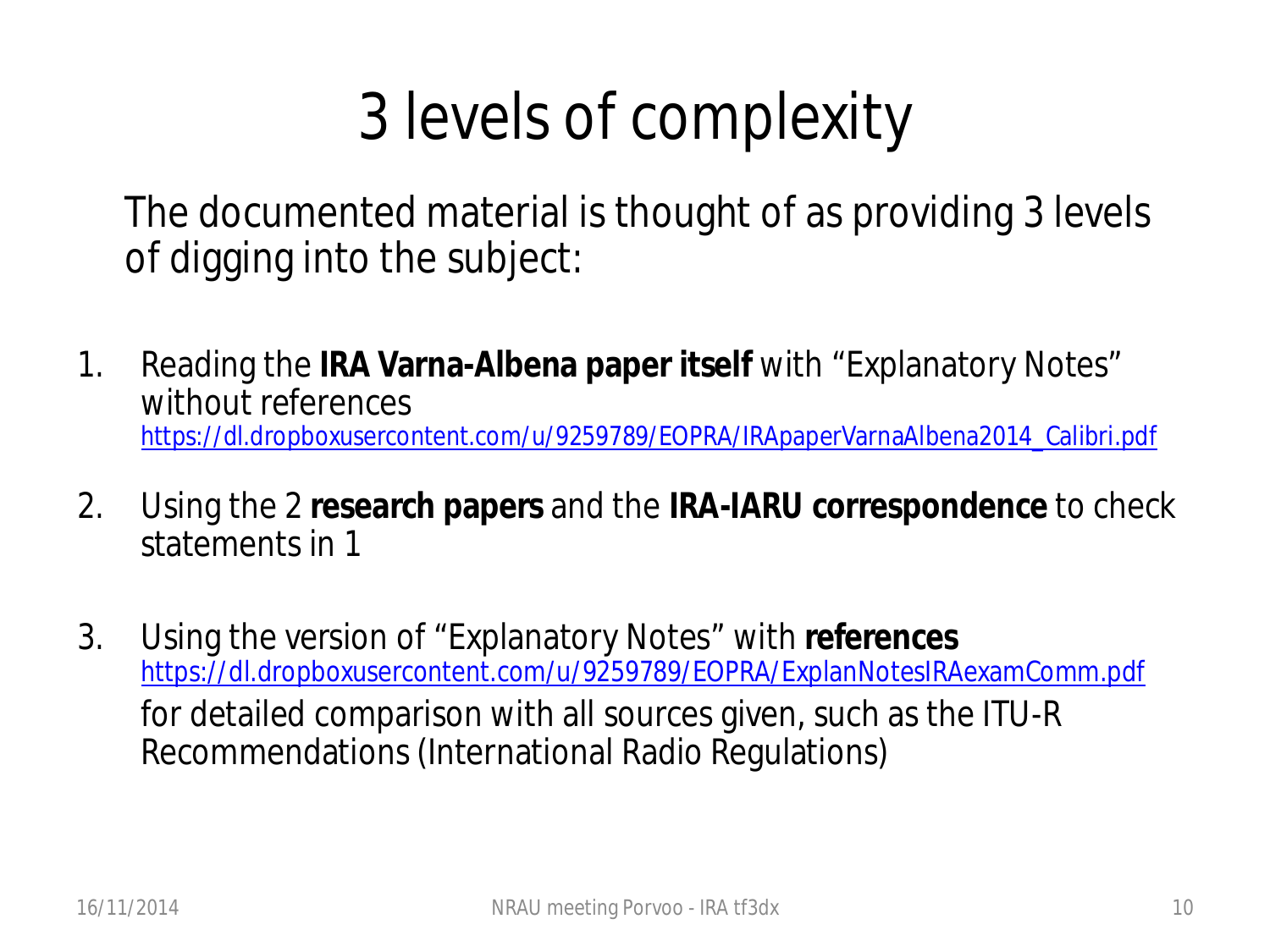Go to "Explanatory Notes with references" via <http://bit.ly/MGrcRj> for demonstration.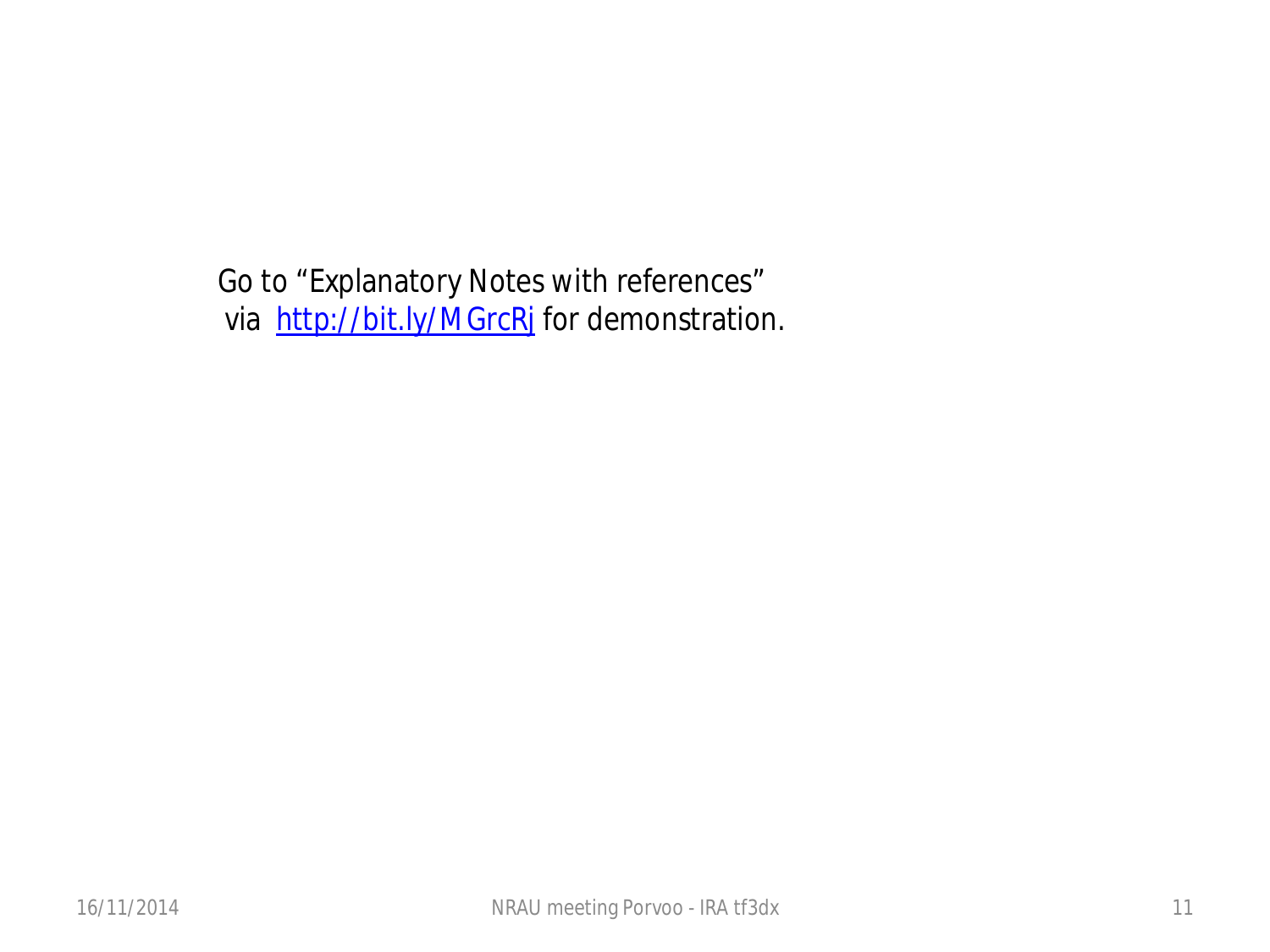## Current situtation

- featured in August 2014 Practical Wireless
- strongly supported in Key Note issued end of July
- only positive comments received so far
- *The EOPRA webpage has been down since earlier this summer*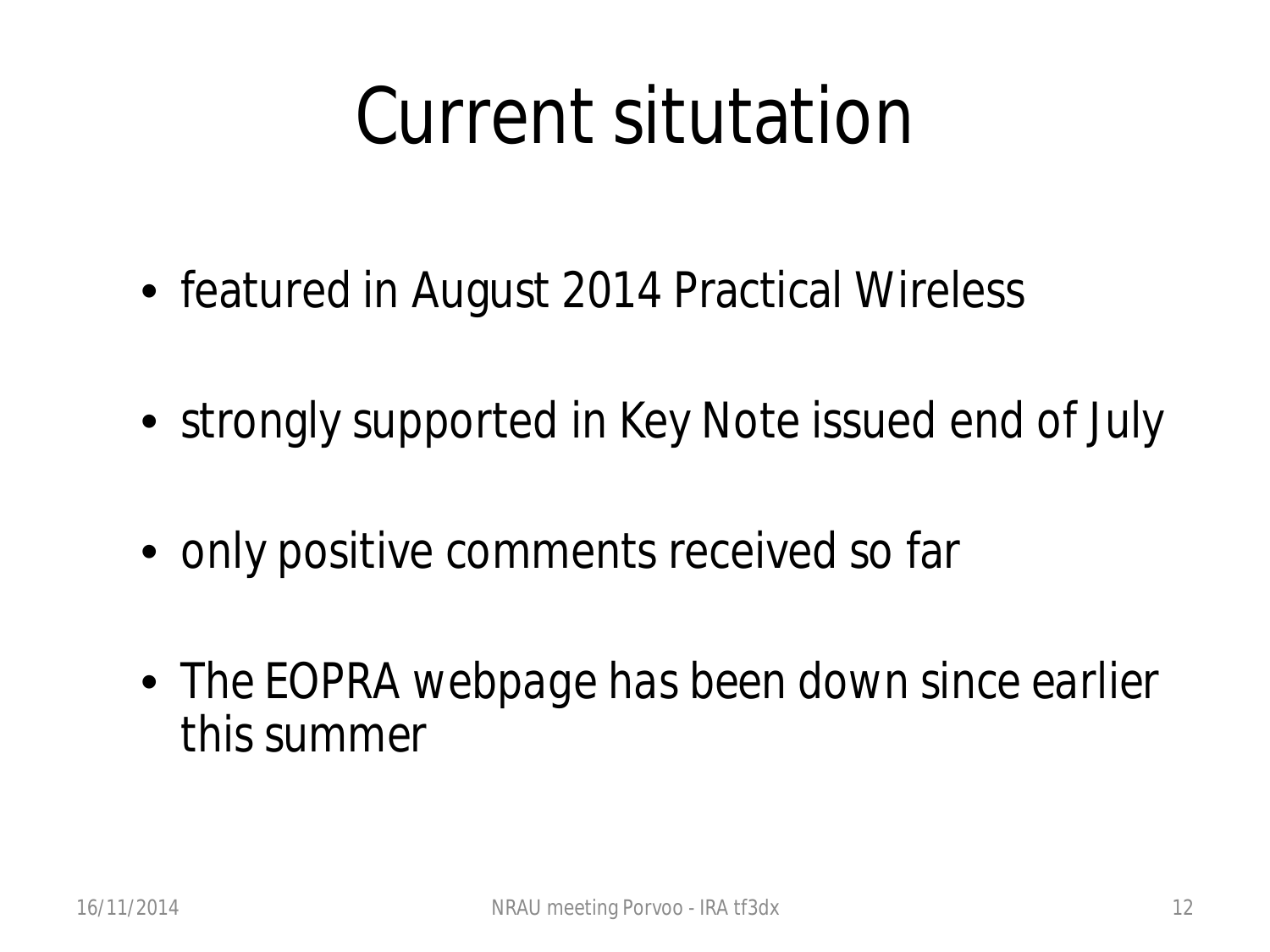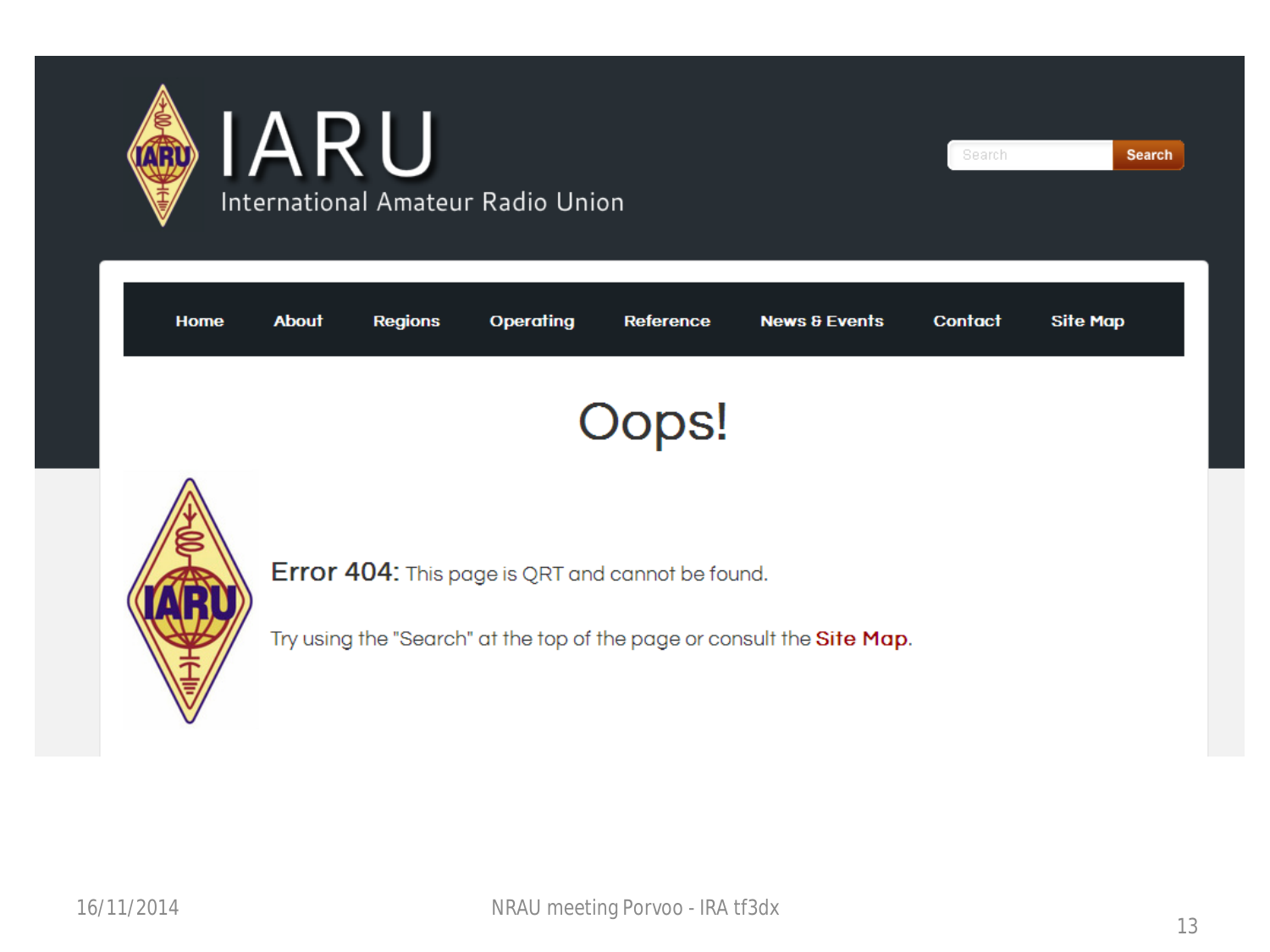Complicated details perhaps - but a simple task

- check that nowhere in FOPRA does it mention making deliberate changes to the established CW procedure in question
- check that neither was that the intention of the IARU
- stay with your society's long time teaching and common practice